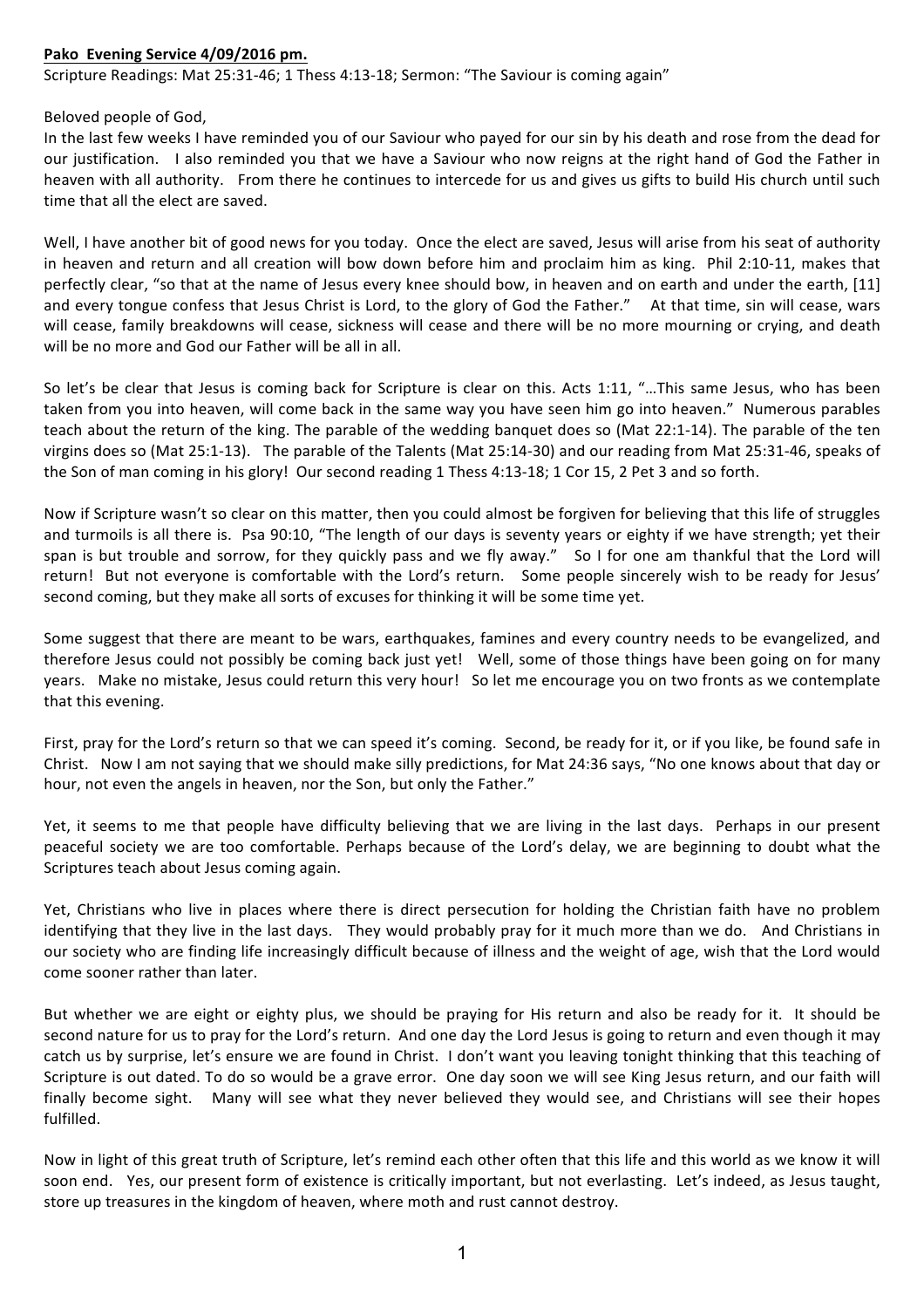Now the Bible passages that deal with Jesus' second coming place a lot of emphasis on the character of its coming. It will be a very public thing. The curtain that keeps Him hidden from mortal eyes will be torn and everyone will see. The sign of the Son of Man will appear in the sky. He will travel on the clouds. Trumpets will announce his arrival. And everything will be laid bare! Men and women will have to give account for every careless word that has been spoken and everything that was once concealed will be made known.

And the Father will reward those who in Christ showed kindness to the hungry, the naked and those in prison. Those who didn't show kindness will be rebuked. And no one will be exempt. Each person will receive what is due to him [Rev 20:12ff]. It's a scary thought. Everything we have ever said or thought or done wrong will be laid bear. Every action, every thought, every word will be laid bear. In some ways it's scary, but then again, it's meant to be scary.

This Biblical teaching about the last judgment is meant to have a restraining influence on us. It's designed so that we will not carelessly sin or live ungodly lives. In a way God scares us with the last judgment and He encourages us with rewards for the hereafter. Now congregation I want this thought of the final judgment to comfort you and not to scare you. It should comfort you because the Judge is the very one who has already stood trial for us and has already removed the curse for us!

The Judge is Jesus of Nazareth and that should give us great confidence. For Jesus also stood before a judge  $$ remember Pontius Pilate? That magistrate knew that Jesus was innocent, but did not dare to release him. Instead, Pilate let his soldiers play a game with the prisoner. The dressed him up as a mock king. They hit him and spat upon him and placed a crown of thorns on his head.

And then Pilate mocked him more when he placed him before the people and said, "Here is the man! Just look at the pitiful figure of a man." What Pilate said with mockery and scorn, we will one day say with sobs of joy. "Look at Him, the Judge is Jesus, my Saviour and my Judge!"

Now Jesus returning as Judge vindicates what Scripture claims. Scripture always speaks about the judgment of the world by Christ as the climax of his exaltation that began with the resurrection. Acts 2:36 reminds us that, "God made Jesus to be both Lord and Christ." The loud voices in heaven proclaim it in Rev 11:15, "The kingdom of the world has become the kingdom of our Lord and of his Christ, and he will reign for ever and ever." When Jesus is revealed as Judge, even those who pierced him will see to their horror that Christ Jesus is Lord.

All the leaders of the nations, every human being, rich or poor, great or small, black or white, will kneel at his feet and proclaim that the man of Nazareth has won! They will proclaim what God's word teaches us now, that Jesus was truly the Son of God and Saviour of sinners!

How long O Lord? We don't know! Interestingly, the return of the Judge is taking much longer than the early church expected. They thought the second coming was just around the corner. Paul even has to exhort them to keep working and not to be idle [1 Thess 5:14].

It seems the longer the church has had to wait, the more there has been a shift of emphasis. Most people and churches speak and sing about going to be with Jesus. Countless people ask me, "What will heaven be like?" Very few ask me, "When will lesus return?"

In fact, the Bible says very little about the period between our death and final judgment. It says very little about our home of bliss. It has more to say about the vindication of the Lord. Often we hear well-meaning eulogies, nice phrases and poems of sympathy at funerals, but much of it is baseless and certainly isn't grounded in Scripture. But the Lord's return is more about him than it is for us!

Now there is a down side to the Lord's second coming. And the one major downside is that once it comes, the time for repentance and following Christ whole-heartedly has expired. And the Scripture's teach that all who do not acknowledge Jesus and what he has done before he returns, will be condemned to everlasting punishment.

That is what the Bible says in 2 Thess 1:8-10; "...He will punish those who do not know God and do not obey the gospel of our Lord Jesus. They will be punished with everlasting destruction and shut out from the presence of the Lord and from the majesty of his power..."